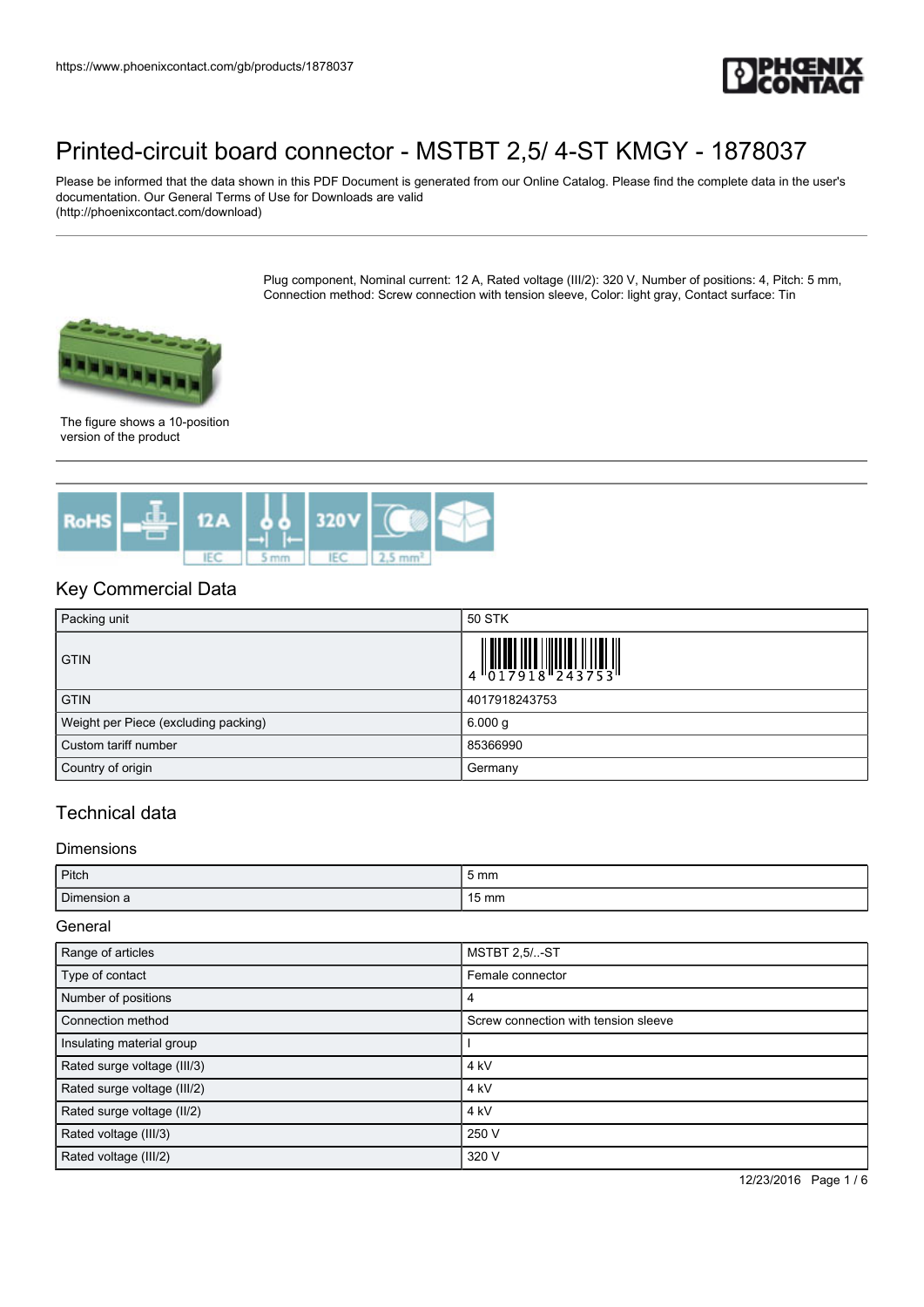

# Technical data

### General

| Rated voltage (II/2)                                                                       | 630 V                                                     |  |
|--------------------------------------------------------------------------------------------|-----------------------------------------------------------|--|
| Connection in acc. with standard                                                           | EN-VDE                                                    |  |
| Nominal current $I_N$                                                                      | 12A                                                       |  |
| Nominal cross section                                                                      | $2.5$ mm <sup>2</sup>                                     |  |
| Maximum load current                                                                       | 12 A (with a 2.5 mm <sup>2</sup> conductor cross section) |  |
| Insulating material                                                                        | PA                                                        |  |
| Flammability rating according to UL 94                                                     | V <sub>2</sub>                                            |  |
| Internal cylindrical gage                                                                  | A <sub>3</sub>                                            |  |
| Stripping length                                                                           | 7 mm                                                      |  |
| Screw thread                                                                               | M <sub>3</sub>                                            |  |
| Tightening torque, min                                                                     | 0.5 Nm                                                    |  |
| Tightening torque max                                                                      | $0.6$ Nm                                                  |  |
| Connection data                                                                            |                                                           |  |
| Conductor cross section solid min.                                                         | $0.2$ mm <sup>2</sup>                                     |  |
| Conductor cross section solid max.                                                         | $2.5$ mm <sup>2</sup>                                     |  |
| Conductor cross section flexible min.                                                      | $0.2$ mm <sup>2</sup>                                     |  |
| Conductor cross section flexible max.                                                      | $2.5$ mm <sup>2</sup>                                     |  |
| Conductor cross section flexible, with ferrule without plastic sleeve min.                 | $0.25$ mm <sup>2</sup>                                    |  |
| Conductor cross section flexible, with ferrule without plastic sleeve max.                 | $2.5$ mm <sup>2</sup>                                     |  |
| Conductor cross section flexible, with ferrule with plastic sleeve min.                    | $0.25$ mm <sup>2</sup>                                    |  |
| Conductor cross section flexible, with ferrule with plastic sleeve max.                    | $2.5$ mm <sup>2</sup>                                     |  |
| Conductor cross section AWG min.                                                           | 24                                                        |  |
| Conductor cross section AWG max.                                                           | 12                                                        |  |
| 2 conductors with same cross section, solid min.                                           | $0.2$ mm <sup>2</sup>                                     |  |
| 2 conductors with same cross section, solid max.                                           | $1 \text{ mm}^2$                                          |  |
| 2 conductors with same cross section, stranded min.                                        | $0.2$ mm <sup>2</sup>                                     |  |
| 2 conductors with same cross section, stranded max.                                        | $1.5$ mm <sup>2</sup>                                     |  |
| 2 conductors with same cross section, stranded, ferrules without plastic<br>sleeve, min.   | $0.25$ mm <sup>2</sup>                                    |  |
| 2 conductors with same cross section, stranded, ferrules without plastic<br>sleeve, max.   | $1 \text{ mm}^2$                                          |  |
| 2 conductors with same cross section, stranded, TWIN ferrules with<br>plastic sleeve, min. | $0.5$ mm <sup>2</sup>                                     |  |
| 2 conductors with same cross section, stranded, TWIN ferrules with<br>plastic sleeve, max. | $1.5$ mm <sup>2</sup>                                     |  |
| Minimum AWG according to UL/CUL                                                            | 30                                                        |  |
| Maximum AWG according to UL/CUL                                                            | 12                                                        |  |

### Standards and Regulations

| l Connection in acc. with standard     | EN-VDE         |
|----------------------------------------|----------------|
|                                        | <b>CSA</b>     |
| Flammability rating according to UL 94 | V <sub>2</sub> |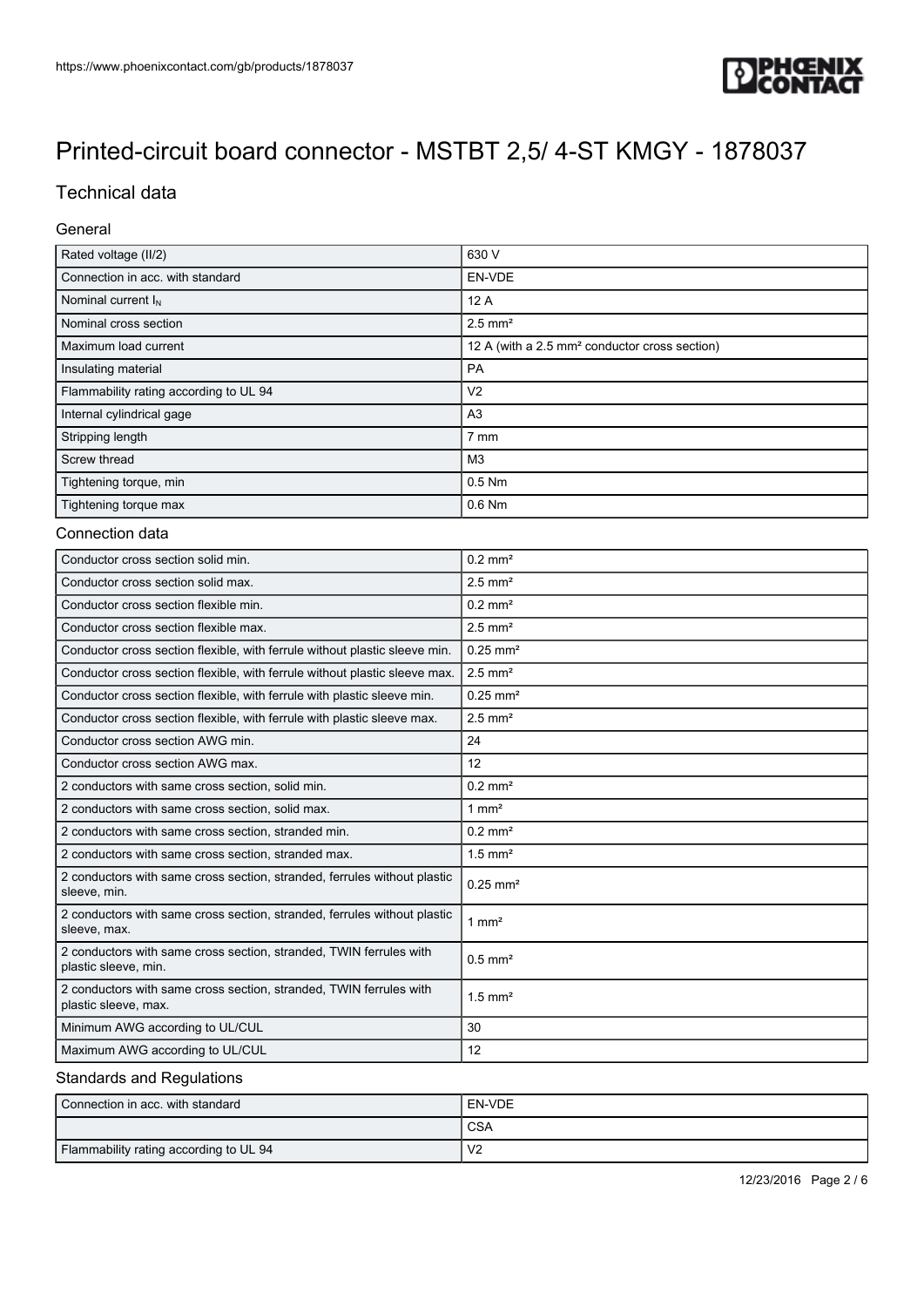

## Technical data

### Environmental Product Compliance

| China RoHS | Environmentally Friendly Use Period = 50                                                                 |
|------------|----------------------------------------------------------------------------------------------------------|
|            | I For details about hazardous substances go to tab "Downloads",<br>Category "Manufacturer's declaration" |

# Classifications

### eCl@ss

| eCl@ss 4.0 | 272607xx |
|------------|----------|
| eCl@ss 4.1 | 27260701 |
| eCl@ss 5.0 | 27260701 |
| eCl@ss 5.1 | 27260701 |
| eCl@ss 6.0 | 27260704 |
| eCl@ss 7.0 | 27440402 |
| eCl@ss 8.0 | 27440309 |
| eCl@ss 9.0 | 27440309 |

#### ETIM

| <b>ETIM 3.0</b> | EC001121 |
|-----------------|----------|
| <b>ETIM 4.0</b> | EC002638 |
| <b>ETIM 5.0</b> | EC002638 |
| <b>ETIM 6.0</b> | EC002638 |

### UNSPSC

| UNSPSC 6.01          | 30211810 |
|----------------------|----------|
| <b>UNSPSC 7.0901</b> | 39121409 |
| UNSPSC 11            | 39121409 |
| <b>UNSPSC 12.01</b>  | 39121409 |
| UNSPSC 13.2          | 39121409 |

## Approvals

Approvals

#### Approvals

CSA / VDE Gutachten mit Fertigungsüberwachung / IECEE CB Scheme / cULus Recognized / EAC

#### Ex Approvals

Approval details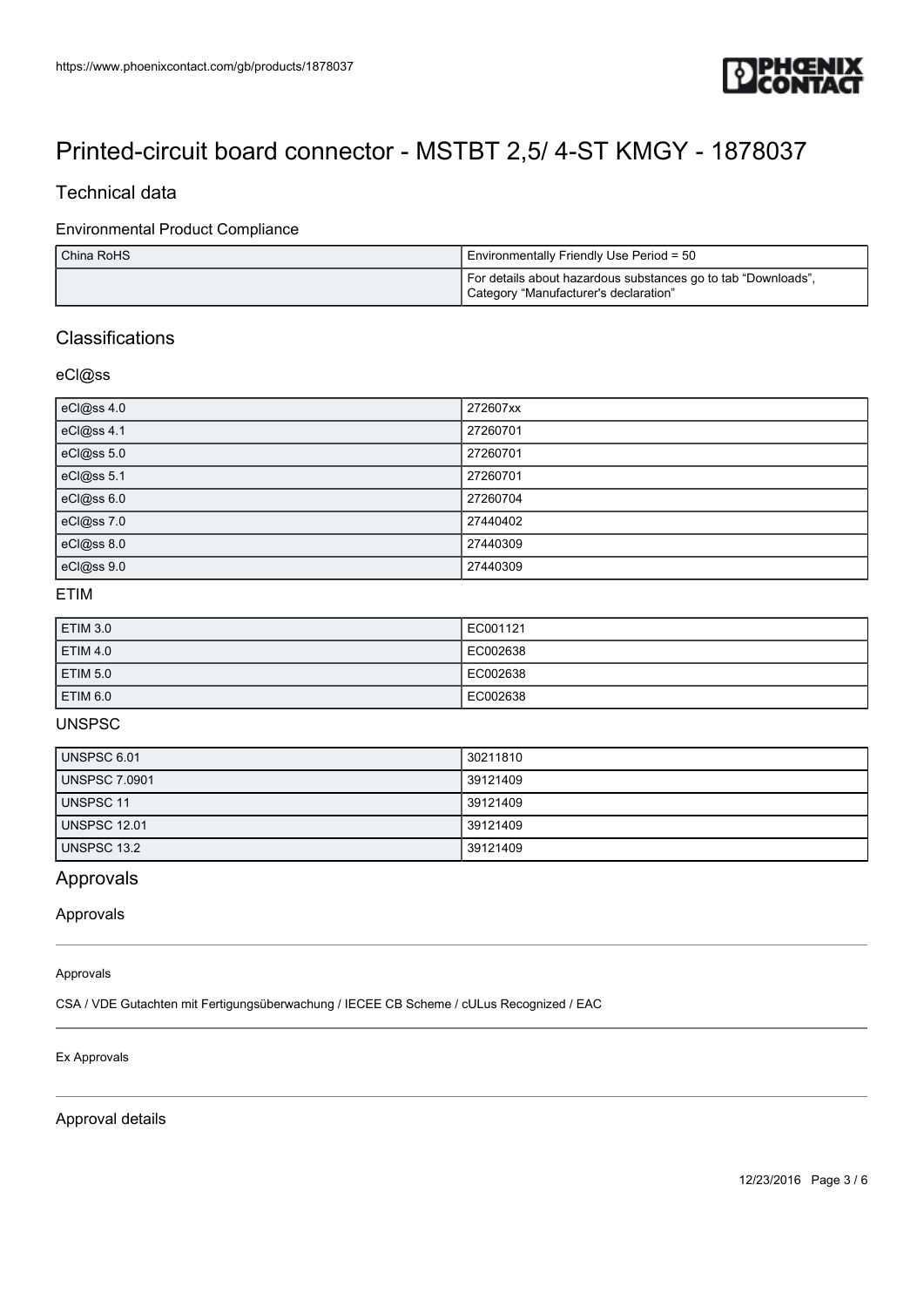

# Approvals

f

| ®<br><b>CSA</b>            | http://www.csagroup.org/services/testing-<br>and-certification/certified-product-listing/ | 13631     |
|----------------------------|-------------------------------------------------------------------------------------------|-----------|
|                            | B                                                                                         | D         |
| mm <sup>2</sup> /AWG/kcmil | $28-12$                                                                                   | $28 - 12$ |
| Nominal current IN         | 10A                                                                                       | 10A       |
| Nominal voltage UN         | 300 V                                                                                     | 300 V     |

| <b>VDE Gutachten mit</b><br>Fertigungsüberwachung | <b>VDE</b> | http://www.vde.com/en/Institute/OnlineService/<br>VDE-approved-products/Pages/Online-Search.aspx |             | 40004701 |
|---------------------------------------------------|------------|--------------------------------------------------------------------------------------------------|-------------|----------|
|                                                   |            |                                                                                                  |             |          |
| mm <sup>2</sup> /AWG/kcmil                        |            |                                                                                                  | $0.2 - 2.5$ |          |
| Nominal current IN                                |            |                                                                                                  | 12A         |          |
| Nominal voltage UN                                |            |                                                                                                  | 250 V       |          |

| <b>IECEE CB Scheme</b><br>scheme | DE1-56062-B1B2<br>http://www.iecee.org/ |  |
|----------------------------------|-----------------------------------------|--|
|                                  |                                         |  |
| mm <sup>2</sup> /AWG/kcmil       | $0.2 - 2.5$                             |  |
| Nominal current IN               | 12A                                     |  |
| Nominal voltage UN               | 250 V                                   |  |

| cULus Recognized<br>$_{c}LL$ <sub>us</sub> |         | http://database.ul.com/cgi-bin/XYV/template/LISEXT/1FRAME/index.htm E60425-19931011 |  |
|--------------------------------------------|---------|-------------------------------------------------------------------------------------|--|
|                                            | В       | ∣D                                                                                  |  |
| mm <sup>2</sup> /AWG/kcmil                 | $30-12$ | $30-12$                                                                             |  |
| Nominal current IN                         | 15A     | 10A                                                                                 |  |
| Nominal voltage UN                         | 300 V   | 300 V                                                                               |  |
|                                            |         |                                                                                     |  |

EAC B.01742

Accessories

Accessories

Bridge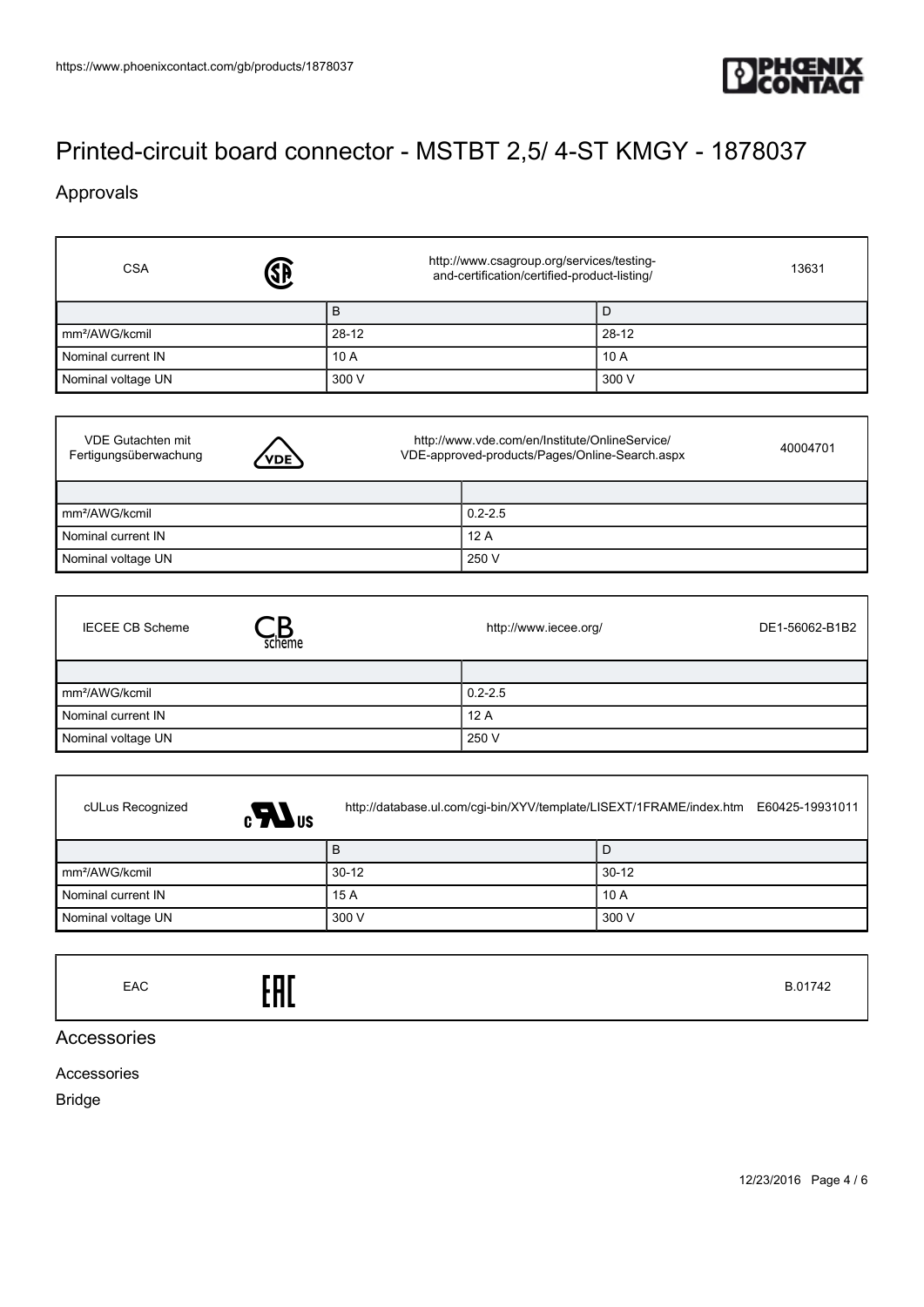

### Accessories

[Insertion bridge - EBP 2- 5 - 1733169](https://www.phoenixcontact.com/gb/products/1733169)



Insertion bridge, fully insulated, for connectors with 5.0 or 5.08 mm pitch, no. of positions: 2

[Insertion bridge - EBP 3- 5 - 1733172](https://www.phoenixcontact.com/gb/products/1733172)



Insertion bridge, fully insulated, for connectors with 5.0 or 5.08 mm pitch, no. of positions: 3

[Insertion bridge - EBP 4- 5 - 1733185](https://www.phoenixcontact.com/gb/products/1733185)



Insertion bridge, fully insulated, for connectors with 5.0 or 5.08 mm pitch, no. of positions: 4

### Cable housing

[Cable housing - KGG-MSTB 2,5/ 4 - 1803882](https://www.phoenixcontact.com/gb/products/1803882)



Cable housing, Pitch: 0 mm, Number of positions: 4, Dimension a: 20 mm, Color: green

Coding element

[Coding profile - CP-MSTB - 1734634](https://www.phoenixcontact.com/gb/products/1734634)



Coding profile, is inserted into the slot on the plug or inverted header, red insulating material

Labeled terminal marker

12/23/2016 Page 5 / 6